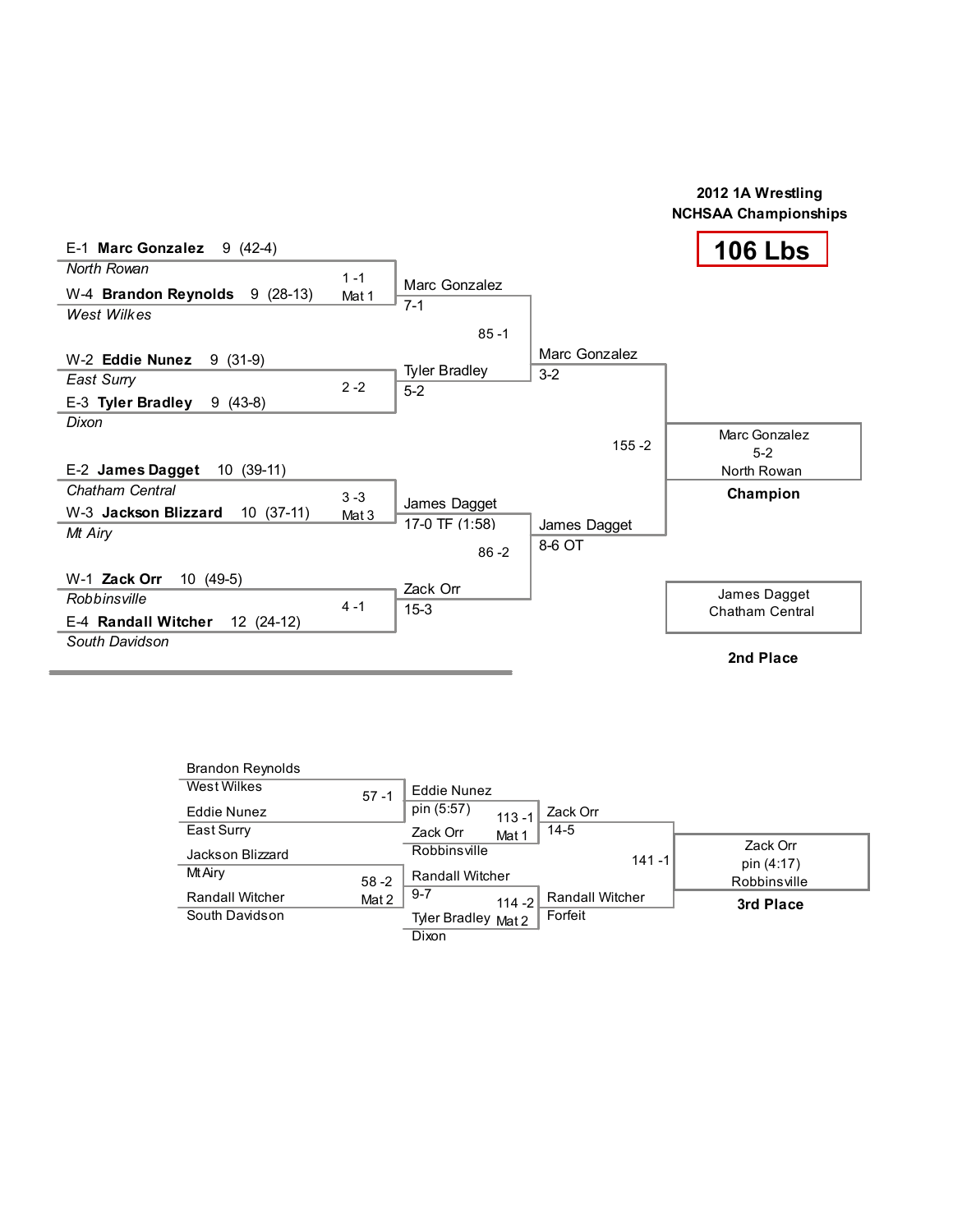

| E-1 Giancarlo Solorzano<br>12 (24-6) |         |                          |                  |                         |
|--------------------------------------|---------|--------------------------|------------------|-------------------------|
| North Rowan                          | $5 - 2$ |                          |                  |                         |
| 10 (39-15)<br>W-4 Irvin Portugal     |         | Irvin Portugal           |                  |                         |
| Robbinsville                         |         | $8 - 7$                  |                  |                         |
|                                      |         | $87 - 1$                 |                  |                         |
| W-2 Chandler Cable<br>$11(35-6)$     |         | Mat 1                    | Henry Seiler     |                         |
| Andrews                              |         | Henry Seiler             | pin (5:39)       |                         |
| E-3 Henry Seiler<br>$11(31-4)$       | $6 - 3$ | $7-2$                    |                  |                         |
| <b>NCSSM</b>                         |         |                          |                  |                         |
|                                      |         |                          | $156 - 2$        | Henry Seiler            |
| E-2 Brandon Armstrong<br>$11(50-6)$  |         |                          |                  | $2 - 0$<br><b>NCSSM</b> |
| Ayden-Grifton                        |         |                          |                  |                         |
| W-3 Matt Rhyne<br>10 (19-12)         | $7 - 1$ | <b>Brandon Armstrong</b> |                  | Champion                |
|                                      |         | 23-7 TF (4:20)           | Jake St. Germain |                         |
| Cherryville                          |         | $88 - 2$                 | 8-6 OT           |                         |
|                                      |         |                          |                  |                         |
| W-1 Jake St. Germain<br>$10(40-5)$   |         | Jake St. Germain         |                  |                         |
| West Wilkes                          | $8 - 2$ | $8 - 2$                  |                  | Jake St. Germain        |
| E-4 Angel Jaramillo<br>$11(49-7)$    |         |                          |                  | West Wilkes             |
| Rosewood                             |         |                          |                  |                         |
|                                      |         |                          |                  | 2nd Place               |

| Giancarlo Solorzano   |          |                                |                          |                             |
|-----------------------|----------|--------------------------------|--------------------------|-----------------------------|
| North Rowan           | $59 - 3$ | <b>Chandler Cable</b>          |                          |                             |
| <b>Chandler Cable</b> |          | Forfeit<br>$115 - 3$           | <b>Brandon Armstrong</b> |                             |
| Andrews               |          | <b>Brandon Armstrong</b>       | 6-4 OT                   |                             |
| Matt Rhyne            |          | Ayden-Grifton                  | $142 - 2$                | Brandon Armstrong<br>8-5 OT |
| Cherryville           | $60 - 1$ | Angel Jaramillo                |                          | Ayden-Grifton               |
| Angel Jaramillo       |          | pin (2:38)<br>$116 - 1$        | Angel Jaramillo          | 3rd Place                   |
| Rosewood              |          | Irvin Portugal<br>Robbinsville | $6 - 3$                  |                             |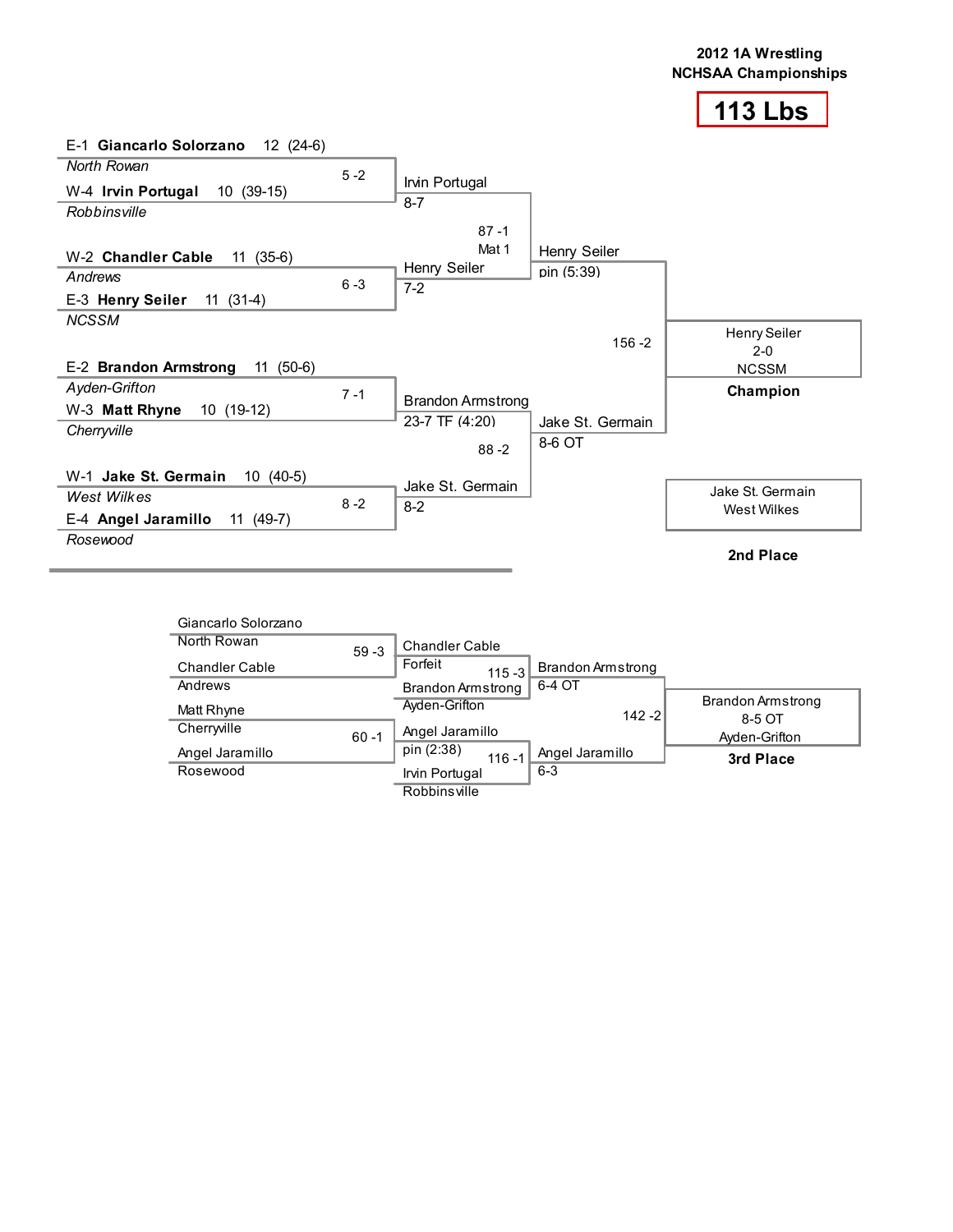



| Kade Guffey         |          |                      |                |           |                        |
|---------------------|----------|----------------------|----------------|-----------|------------------------|
| Robbinsville        | $61 - 2$ | Luis Bonilla         |                |           |                        |
| Luis Bonilla        |          | $7-6$<br>$117 - 2$   | Dustin Huffman |           |                        |
| North Wilkes        |          | Dustin Huffman       | $3 - 2$        |           |                        |
| Ty Franklin         |          | West Wilkes          |                | $143 - 1$ | Ty Franklin<br>$2 - 1$ |
| Alleghany           | $62 - 3$ | Ty Franklin          |                |           | Alleghany              |
| <b>Tyler Powers</b> |          | $5 - 1$<br>$118 - 3$ | Ty Franklin    |           | 3rd Place              |
| North Rowan         |          | Chris Jaeger         | $4 - 0$        |           |                        |
|                     |          | Chatham Central      |                |           |                        |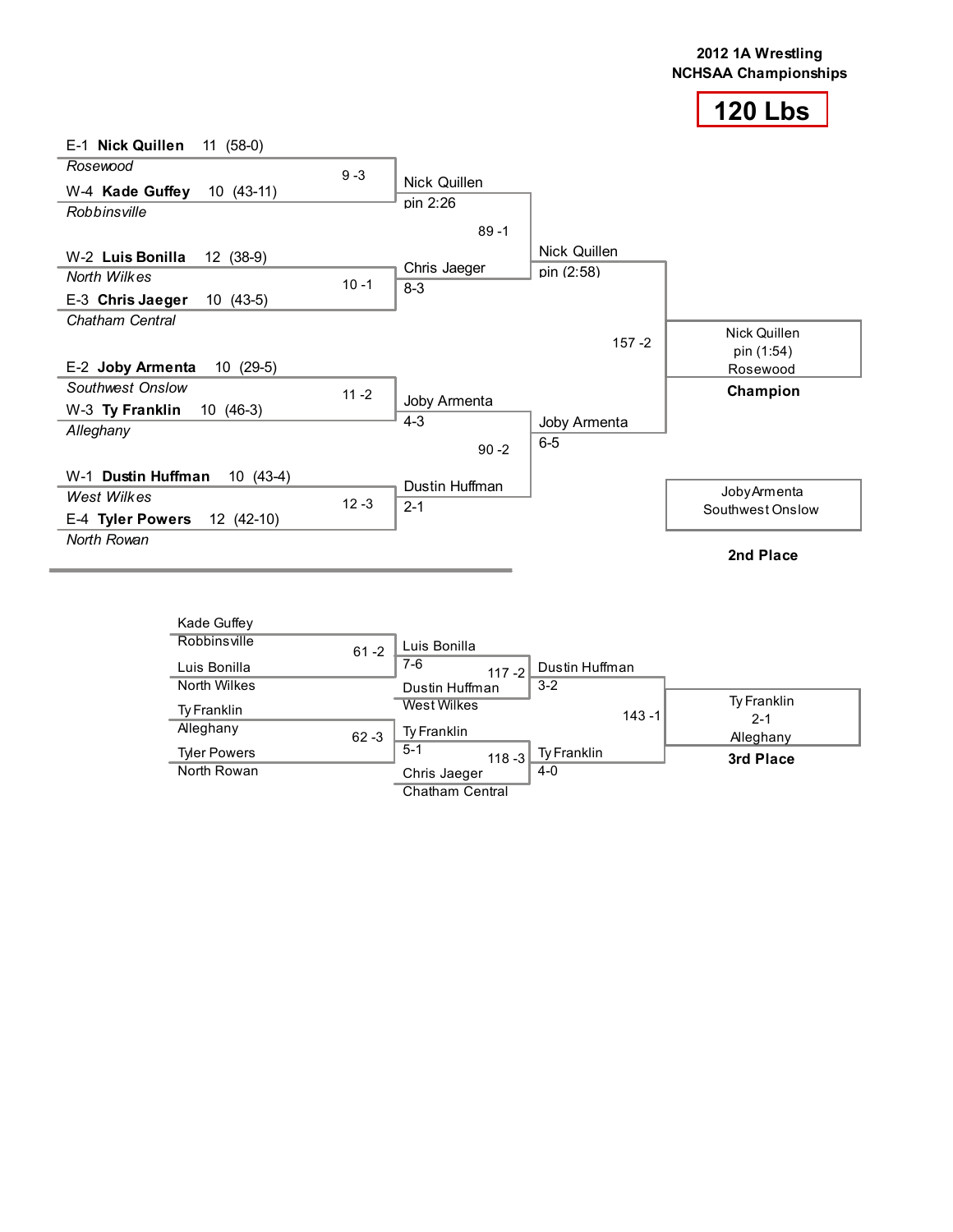| $E-1$ Jimmy Lavandowski 11 (33-11)             |                        |                    |                          |
|------------------------------------------------|------------------------|--------------------|--------------------------|
| Chatham Central<br>$13 - 1$                    |                        |                    |                          |
| W-4 Zack Prevette<br>$11(44-7)$                | <b>Zack Prevette</b>   |                    |                          |
| East Wilkes                                    | $14-1$                 |                    |                          |
|                                                | $91 - 1$               |                    |                          |
| $(35-5)$<br>W-2 Alexander Preudhomme<br>11     |                        | Alexander Preudhor |                          |
| <b>Bishop McGuinness</b>                       | Alexander Preudhol     | pin (5:54)         |                          |
| $14 - 2$<br>E-3 Keno Baker<br>$12(36-3)$       | $5-3$                  |                    |                          |
| South Robeson                                  |                        |                    |                          |
|                                                |                        | $158 - 2$          | Jorge Lima<br>$13 - 4$   |
| E-2 Damon Ellis<br>$11(35-10)$                 |                        |                    | <b>West Wilkes</b>       |
| North Rowan<br>$15 - 3$                        |                        |                    | Champion                 |
| W-3 Colten McKinney<br>$12(52-3)$              | <b>Colten McKinney</b> |                    |                          |
| <b>Mitchell</b>                                | $10 - 0$               | Jorge Lima         |                          |
|                                                | $92 - 2$               | $4 - 0$            |                          |
| W-1 Jorge Lima<br>$11(44-3)$                   |                        |                    |                          |
| West Wilkes                                    | Jorge Lima             |                    | Alexander Preudhomme     |
| $16 - 1$<br>E-4 Matthew Harkins<br>$10(28-11)$ | 15-0 TF (4:00)         |                    | <b>Bishop McGuinness</b> |
| <b>West Montgomery</b>                         |                        |                    |                          |
|                                                |                        |                    | 2nd Place                |

| Jimmy Lavandowski      |          |                         |                 |                            |
|------------------------|----------|-------------------------|-----------------|----------------------------|
| <b>Chatham Central</b> | $63 - 1$ | Keno Baker              |                 |                            |
| Keno Baker             |          | pin (2:06)<br>$119 - 1$ | Colten McKinney |                            |
| South Robeson          |          | Colten McKinney         | $5-2$           |                            |
| Damon Ellis            |          | Mitchell                | $144 - 2$       | Colten McKinney<br>$5 - 3$ |
| North Rowan            | $64 - 2$ | <b>Matthew Harkins</b>  |                 | Mitchell                   |
| <b>Matthew Harkins</b> |          | $3 - 2$<br>$120 - 2$    | Zack Prevette   | 3rd Place                  |
| West Montgomery        |          | <b>Zack Prevette</b>    | $4-2$           |                            |
|                        |          | <b>East Wilkes</b>      |                 |                            |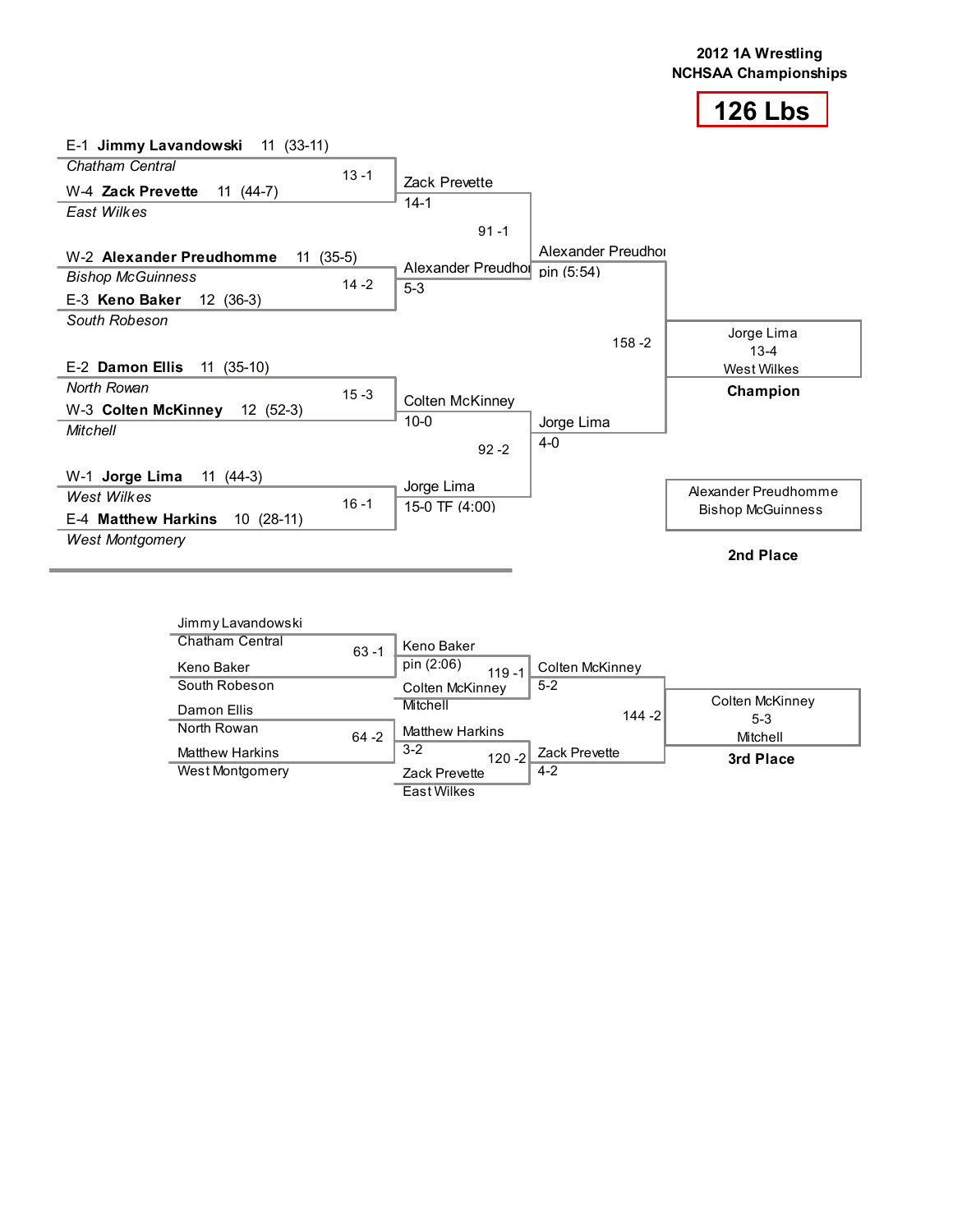

| Cain Oocumma         |          |                          |              |                      |
|----------------------|----------|--------------------------|--------------|----------------------|
| Cherokee             | $65 - 3$ | Deonte Whitfield         |              |                      |
| Deonte Whitfield     |          | Forfeit<br>$121 - 3$     | Damon Thomas |                      |
| Southwest Onslow     |          | $13 - 2$<br>Damon Thomas |              |                      |
| Sean Webb            |          | Pamlico County           | $145 - 1$    | Sean Webb<br>$4 - 2$ |
| Swain County         | $66 - 1$ | Sean Webb                |              | Swain County         |
| <b>Tyler Eubanks</b> |          | $5 - 3$<br>$122 - 1$     | Sean Webb    | 3rd Place            |
| East Carteret        |          | $7 - 1$<br>Morgan Bagley |              |                      |
|                      |          | South Stokes             |              |                      |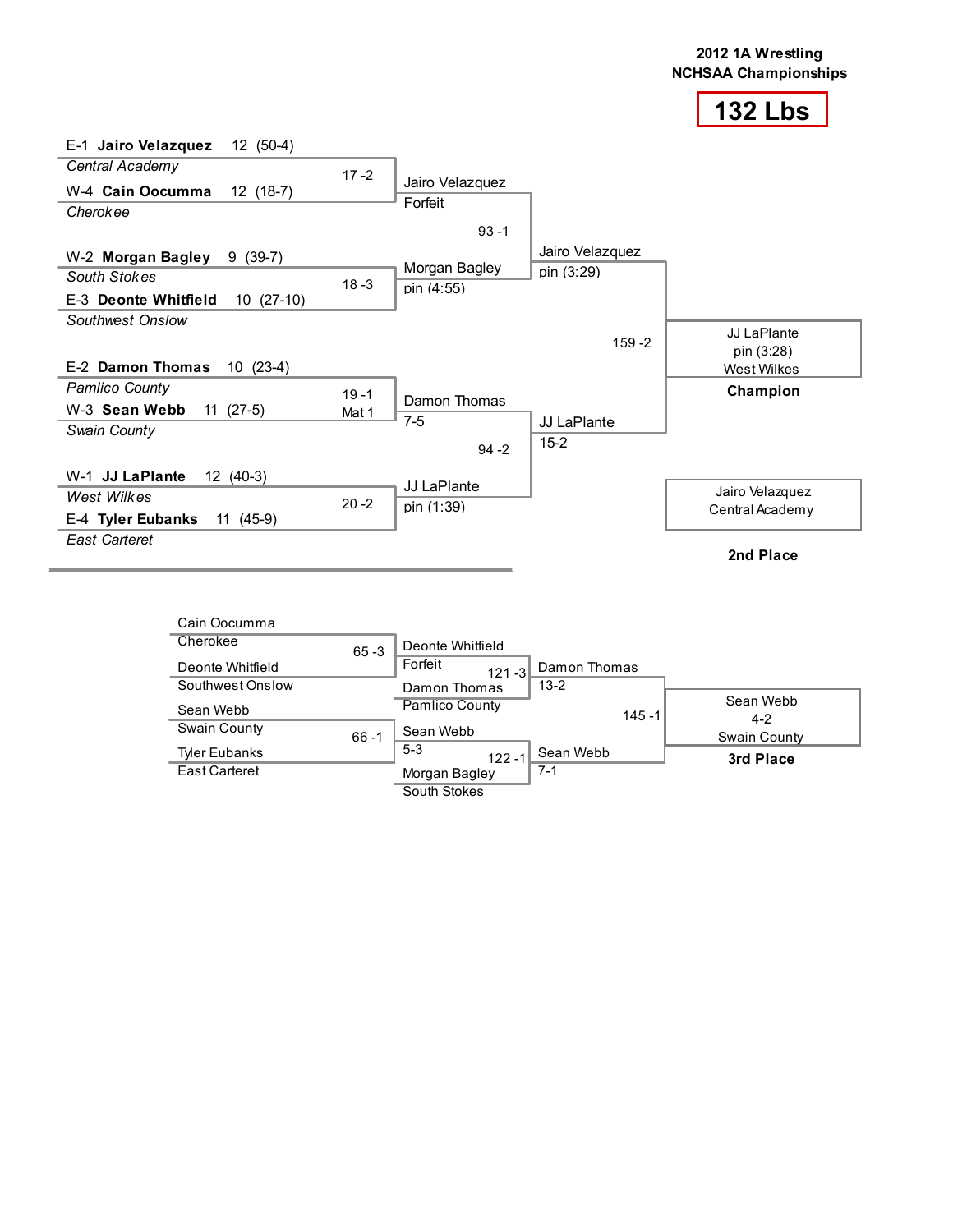

| Nicholas Trego           |          |                                      |           |                         |
|--------------------------|----------|--------------------------------------|-----------|-------------------------|
| <b>Bishop McGuinness</b> | $67 - 2$ | Nicholas Trego                       |           |                         |
| <b>Desshion Cooper</b>   |          | $12-9$<br>Paul Roche<br>$123 - 2$    |           |                         |
| Ayden-Grifton            |          | $5 - 2$<br>Paul Roche                |           |                         |
| Jacob Farmer             |          | Hayesville                           | $146 - 2$ | Chad Hoff<br>pin (3:49) |
| Southwest Onslow         | $68 - 3$ | <b>Brandon Lemmon</b>                |           | Pamlico County          |
| <b>Brandon Lemmon</b>    |          | pin (2:55)<br>Chad Hoff<br>$124 - 3$ |           | 3rd Place               |
| North Rowan              |          | pin (3:57)<br>Chad Hoff              |           |                         |
|                          |          | Pamlico County                       |           |                         |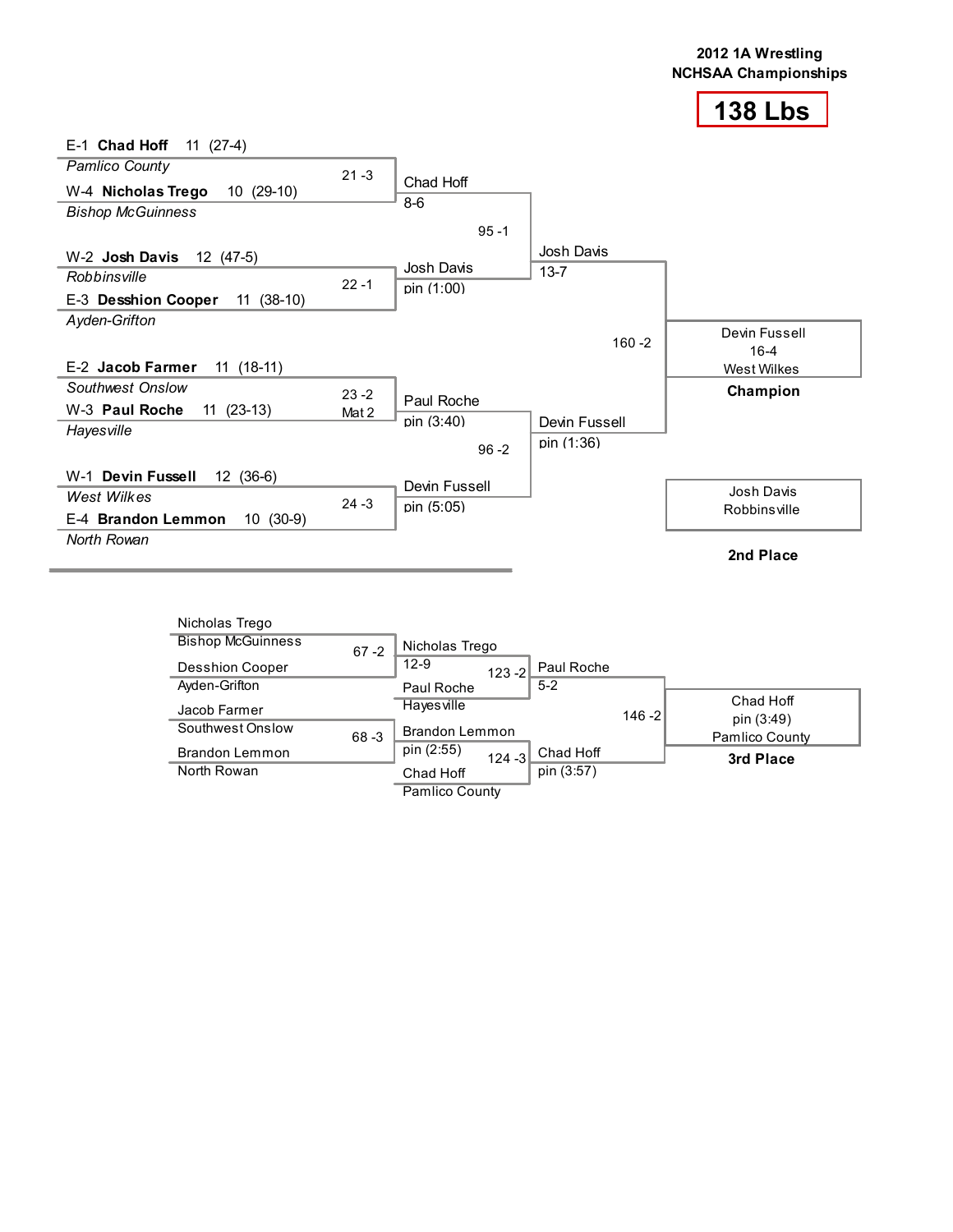

| Michael Cruz          |          |                                                       |  |
|-----------------------|----------|-------------------------------------------------------|--|
| Cherrwille            | $69 - 1$ | Michael Cruz                                          |  |
| <b>Blake Holister</b> |          | $11 - 7$<br>Alex Ortiz<br>$125 - 1$                   |  |
| Pamlico County        |          | $4 - 0$<br>Alex Ortiz                                 |  |
| Daniel Allen          |          | Alex Ortiz<br>Central Academy<br>$147 - 1$<br>$4 - 3$ |  |
| Swain County          | $70 - 2$ | Daniel Allen<br>Mat 1<br>Central Academy              |  |
| Ryan Taylor           |          | $9-0$<br>Colby Yanez<br>$126 - 2$<br>3rd Place        |  |
| Lejeune               |          | $9 - 5$<br>Colby Yanez<br>Cherokee                    |  |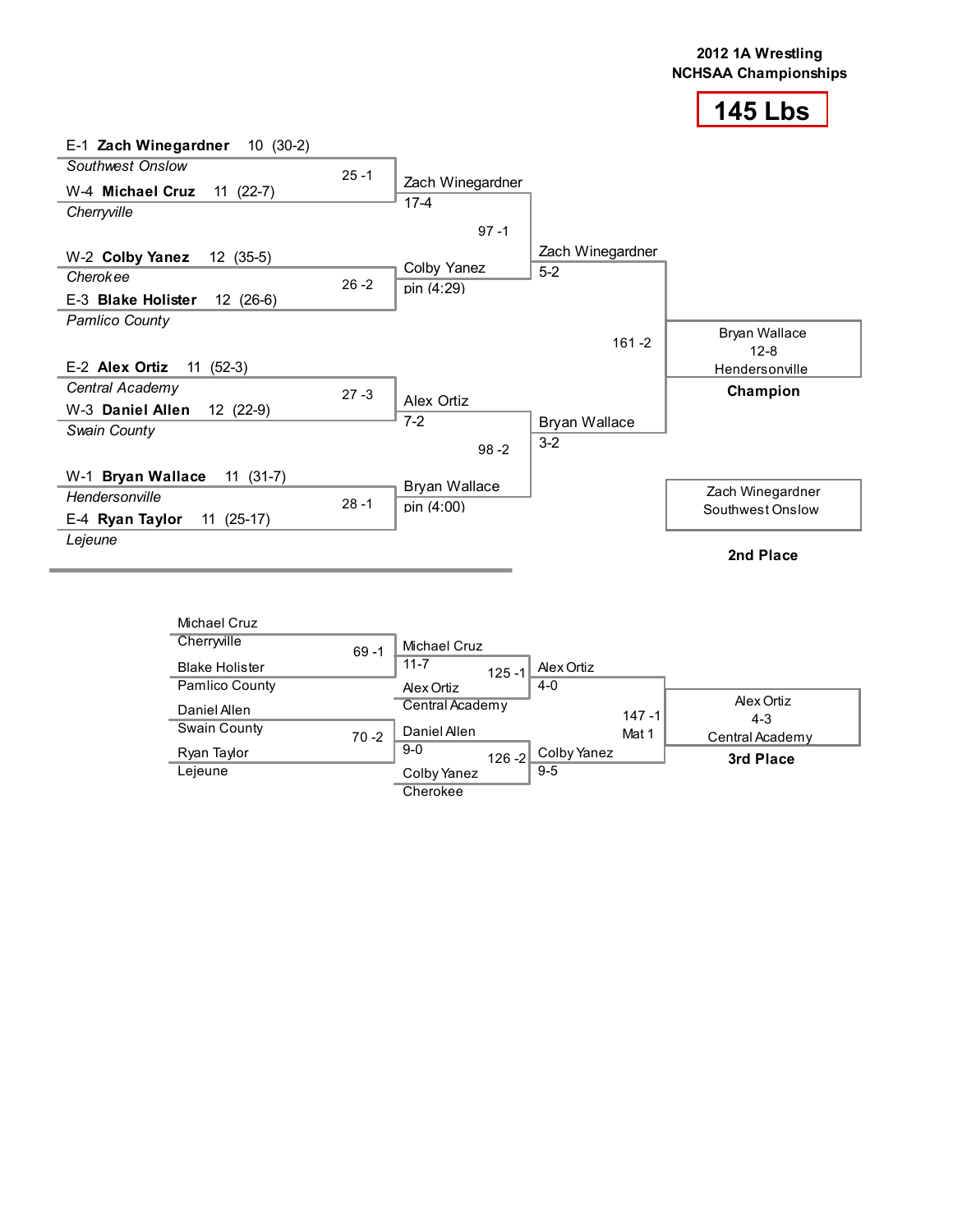

| E-1 Josh Mock<br>$12(24-8)$       |          |                |                |                                        |
|-----------------------------------|----------|----------------|----------------|----------------------------------------|
| North Rowan                       | $29 - 2$ |                |                |                                        |
| $11(35-14)$<br>W-4 Joey Cable     | Mat 2    | Joey Cable     |                |                                        |
| Robbinsville                      |          | 22-4 TF (3:10) |                |                                        |
|                                   |          | $99 - 1$       |                |                                        |
| W-2 Cody Mathis<br>11 (40-7)      |          | Mat 1          | Joey Cable     |                                        |
| East Wilkes                       | $30 - 3$ | Cody Mathis    | pin (5:47)     |                                        |
| 12 (40-5)<br>E-3 Cameron Talbert  | Mat 3    | $8 - 4$        |                |                                        |
| East Montgomery                   |          |                |                |                                        |
|                                   |          |                | $162 - 2$      | Patrick O'Shea                         |
| E-2 Brendan Crowell<br>$12(25-8)$ |          |                |                | pin (3:46)<br><b>Bishop McGuinness</b> |
| South Davidson                    |          |                |                | Champion                               |
| 10 (39-12)<br>W-3 Daniel Bomar    | $31 - 1$ | Daniel Bomar   |                |                                        |
| <b>Mitchell</b>                   |          | 16-0 TF (3:25) | Patrick O'Shea |                                        |
|                                   |          | $100 - 2$      | pin (1:53)     |                                        |
| $12(33-0)$<br>W-1 Patrick O'Shea  |          |                |                |                                        |
| <b>Bishop McGuinness</b>          | $32 - 2$ | Patrick O'Shea |                | Joey Cable                             |
| E-4 Quadre Ayers 12 (47-10)       |          | pin (1:29)     |                | Robbinsville                           |
| Rosewood                          |          |                |                |                                        |
|                                   |          |                |                | 2nd Place                              |

| Josh Mock              |          |                                         |         |                      |
|------------------------|----------|-----------------------------------------|---------|----------------------|
| North Rowan            | $71 - 3$ | Josh Mock                               |         |                      |
| <b>Cameron Talbert</b> | Mat 3    | pin (4:49)<br>Daniel Bomar<br>$127 - 3$ |         |                      |
| East Montgomery        |          | $11 - 1$<br>Daniel BomarMat 3           |         |                      |
| <b>Brendan Crowell</b> |          | Mitchell                                | 148 - 2 | Cody Mathis<br>$5-3$ |
| South Davidson         | $72 - 1$ | <b>Brendan Crowell</b>                  |         | East Wilkes          |
| Quadre Ayers           | Mat 1    | pin (3:14)<br>Cody Mathis<br>$128 - 1$  |         | 3rd Place            |
| Rosewood               |          | $12 - 2$<br>Cody Mathis                 |         |                      |
|                        |          | <b>East Wilkes</b>                      |         |                      |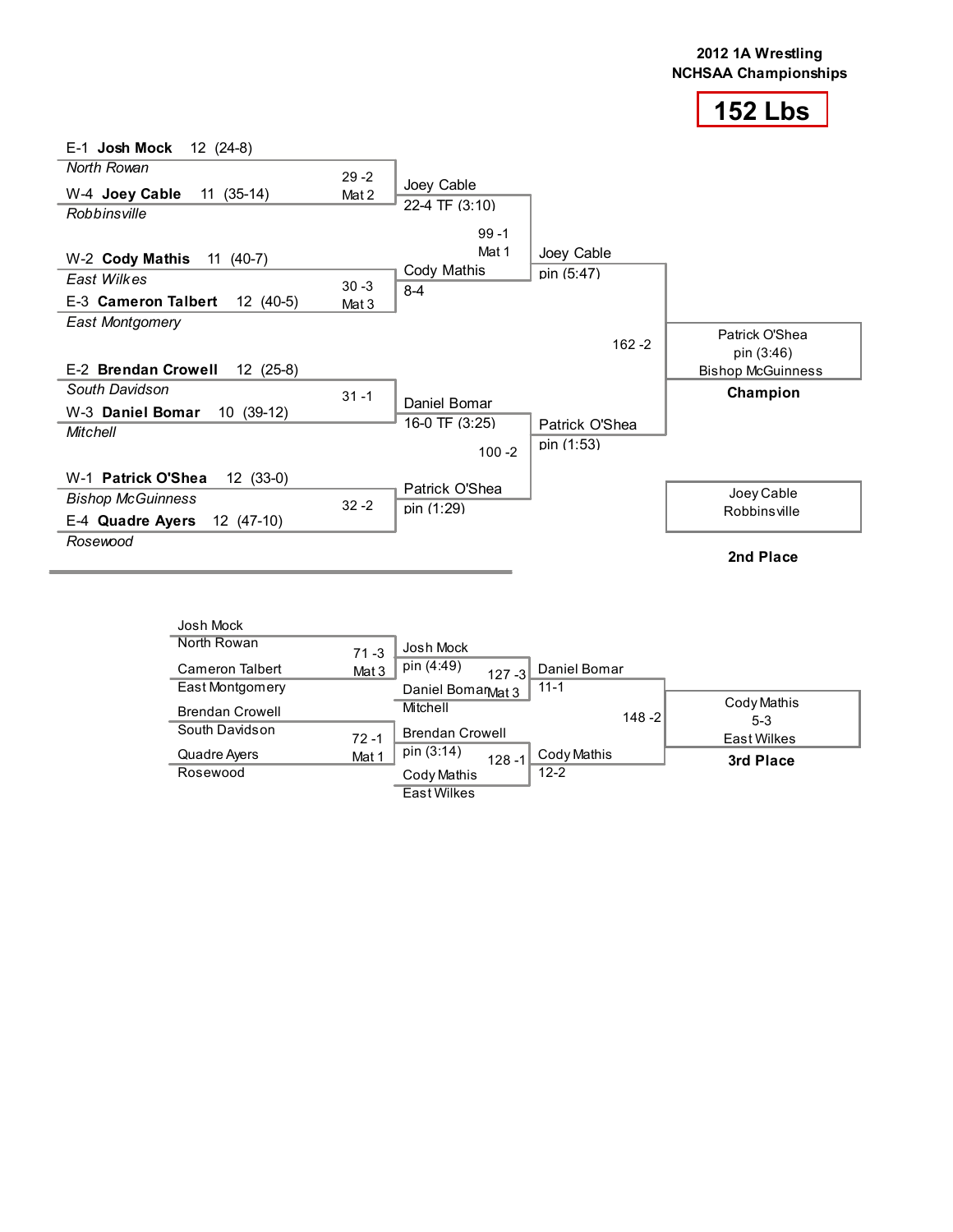

| E-1 Aaron Chambers<br>12 (23-2) |          |                |                |                         |
|---------------------------------|----------|----------------|----------------|-------------------------|
| North Rowan                     | $33 - 1$ |                |                |                         |
| 12 (39-9)<br>W-4 Cody Haubrich  |          | Aaron Chambers |                |                         |
| East Wilkes                     |          | pin (3:38)     |                |                         |
|                                 |          | $101 - 1$      |                |                         |
| W-2 Jacob Fregia<br>$12(38-2)$  |          |                | Jacob Fregia   |                         |
| <b>East Surry</b>               | $34 - 2$ | Jacob Fregia   | 21-5 TF (5:33) |                         |
| $9(20-10)$<br>E-3 Connor Hough  |          | pin (2:33)     |                |                         |
| <b>Pamlico County</b>           |          |                |                |                         |
|                                 |          |                | $163 - 2$      | Jacob Fregia<br>$9 - 5$ |
| E-2 Diquan Carney<br>$12(36-4)$ |          |                |                | East Surry              |
| Ayden-Grifton                   | $35 - 1$ |                |                | Champion                |
| $12(50-8)$<br>W-3 Stephen Bomar |          | Stephen Bomar  |                |                         |
| <b>Mitchell</b>                 |          | $9-0$          | Tavi Rivera    |                         |
|                                 |          | $102 - 2$      | $8 - 2$        |                         |
| W-1 Tavi Rivera<br>$11(19-1)$   |          |                |                |                         |
| Cherokee                        | $36 - 2$ | Tavi Rivera    |                | <b>Tavi Rivera</b>      |
| $11(33-11)$<br>E-4 Jeshua Ray   |          | 16-0 TF (5:59) |                | Cherokee                |
| <b>NCSSM</b>                    |          |                |                |                         |
|                                 |          |                |                | 2nd Place               |

| Cody Haubrich      |          |                         |               |                          |
|--------------------|----------|-------------------------|---------------|--------------------------|
| <b>East Wilkes</b> | $73 - 2$ | Cody Haubrich           |               |                          |
| Connor Hough       |          | pin (3:59)<br>$129 - 2$ | Stephen Bomar |                          |
| Pamlico County     |          | Stephen Bomar           | pin (1:36)    |                          |
| Diguan Carney      |          | Mitchell                | $149 - 1$     | Diguan Carney<br>$6 - 4$ |
| Ayden-Grifton      | $74 - 3$ | Diguan Carney           |               | Ayden-Grifton            |
| Jeshua Ray         |          | $16 - 2$<br>$130 - 3$   | Diguan Carney | 3rd Place                |
| <b>NCSSM</b>       |          | Aaron Chambers          | Forfeit       |                          |
|                    |          | North Rowan             |               |                          |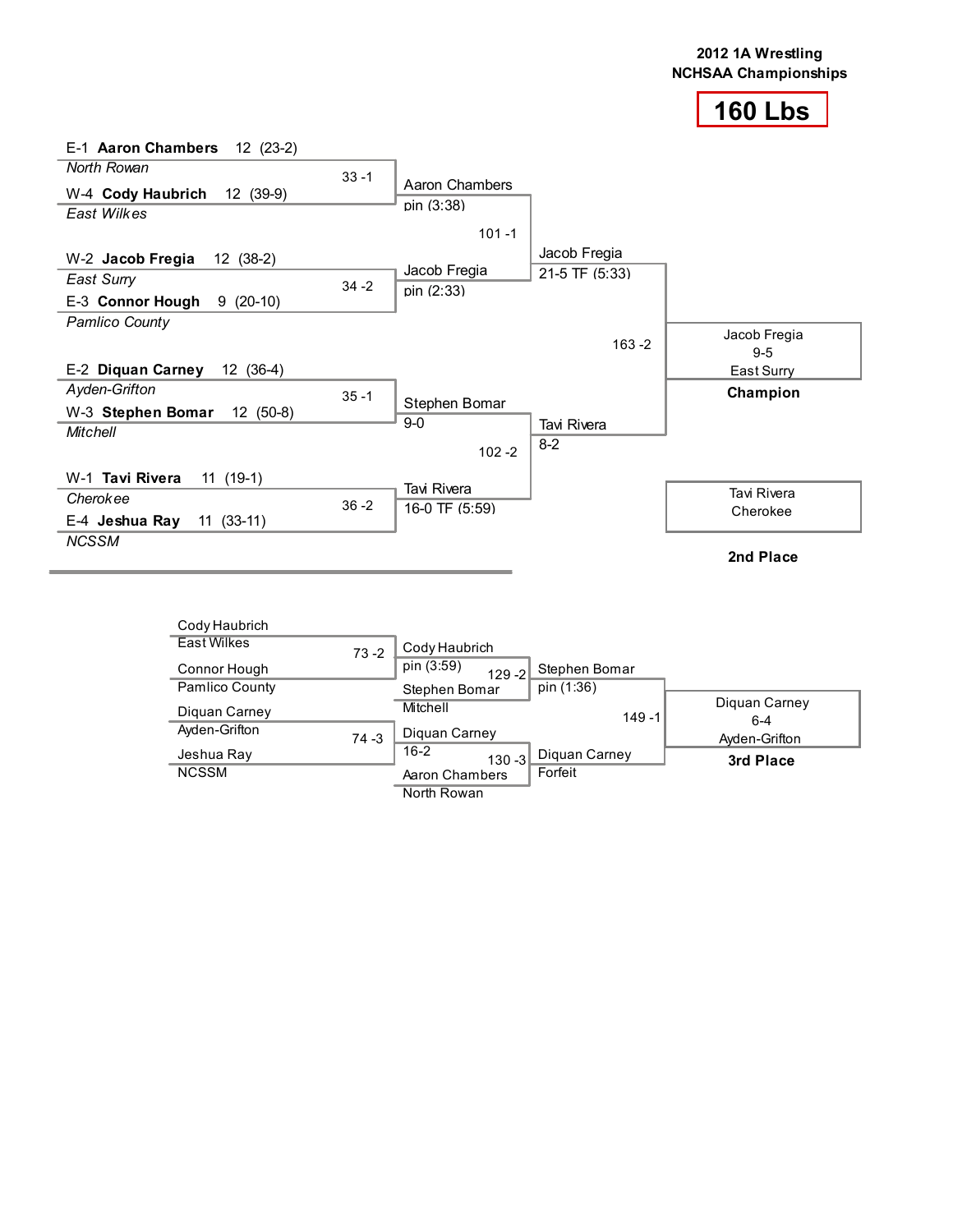

| E-1 Thomas Fowler<br>$12(44-6)$       |          |                     |                 |                      |
|---------------------------------------|----------|---------------------|-----------------|----------------------|
| <b>North Rowan</b>                    | $37 - 1$ |                     |                 |                      |
| W-4 Jake Hampton<br>$9(26-12)$        |          | Thomas Fowler       |                 |                      |
| Alleghany                             |          | pin (3:34)          |                 |                      |
|                                       |          | $103 - 1$           |                 |                      |
| W-2 Hayden Sutphin<br>11 $(42-8)$     |          |                     | Thomas Fowler   |                      |
| West Wilkes                           | $38 - 2$ | Eric Deoliveira     | $10-1$          |                      |
| E-3 Eric Deoliveira<br>$12(27-3)$     |          | $5 - 1$             |                 |                      |
| <b>Pamlico County</b>                 |          |                     |                 | <b>Thomas Fowler</b> |
|                                       |          |                     | $164 - 2$       | pin (2:20)           |
| E-2 Jorge Martinez<br>$11(40-6)$      |          |                     |                 | North Rowan          |
| Ayden-Grifton                         | $39 - 1$ |                     |                 | Champion             |
| W-3 Alexander Valitutto<br>$12(31-6)$ |          | Alexander Valitutto |                 |                      |
| <b>Bishop McGuinness</b>              |          | $4 - 1$             | Terry Henderson |                      |
|                                       |          | $104 - 2$           | pin (4:33)      |                      |
| W-1 Terry Henderson<br>$12(35-5)$     |          |                     |                 |                      |
| Rosman                                | $40 - 2$ | Terry Henderson     |                 | Terry Henderson      |
| 12 (34-12)<br>E-4 Jose Flores         |          | pin (2:49)          |                 | Rosman               |
| <b>East Montgomery</b>                |          |                     |                 |                      |
|                                       |          |                     |                 | 2nd Place            |

| Jake Hampton    |          |                          |                |           |                       |
|-----------------|----------|--------------------------|----------------|-----------|-----------------------|
| Alleghany       | $75 - 1$ | Hayden Sutphin           |                |           |                       |
| Hayden Sutphin  |          | $3 - 2$<br>$131 - 1$     | Hayden Sutphin |           |                       |
| West Wilkes     |          | Alexander Valitutto      | $3-0$          |           |                       |
| Jorge Martinez  |          | <b>Bishop McGuinness</b> |                | $150 - 2$ | Hayden Sutphin<br>7-0 |
| Ayden-Grifton   | $76 - 2$ | Jose Flores              |                |           | <b>West Wilkes</b>    |
| Jose Flores     |          | 7-5 OT<br>$132 - 2$      | Jose Flores    |           | 3rd Place             |
| East Montgomery |          | Eric Deoliveira          | $8 - 0$        |           |                       |
|                 |          | Pamlico County           |                |           |                       |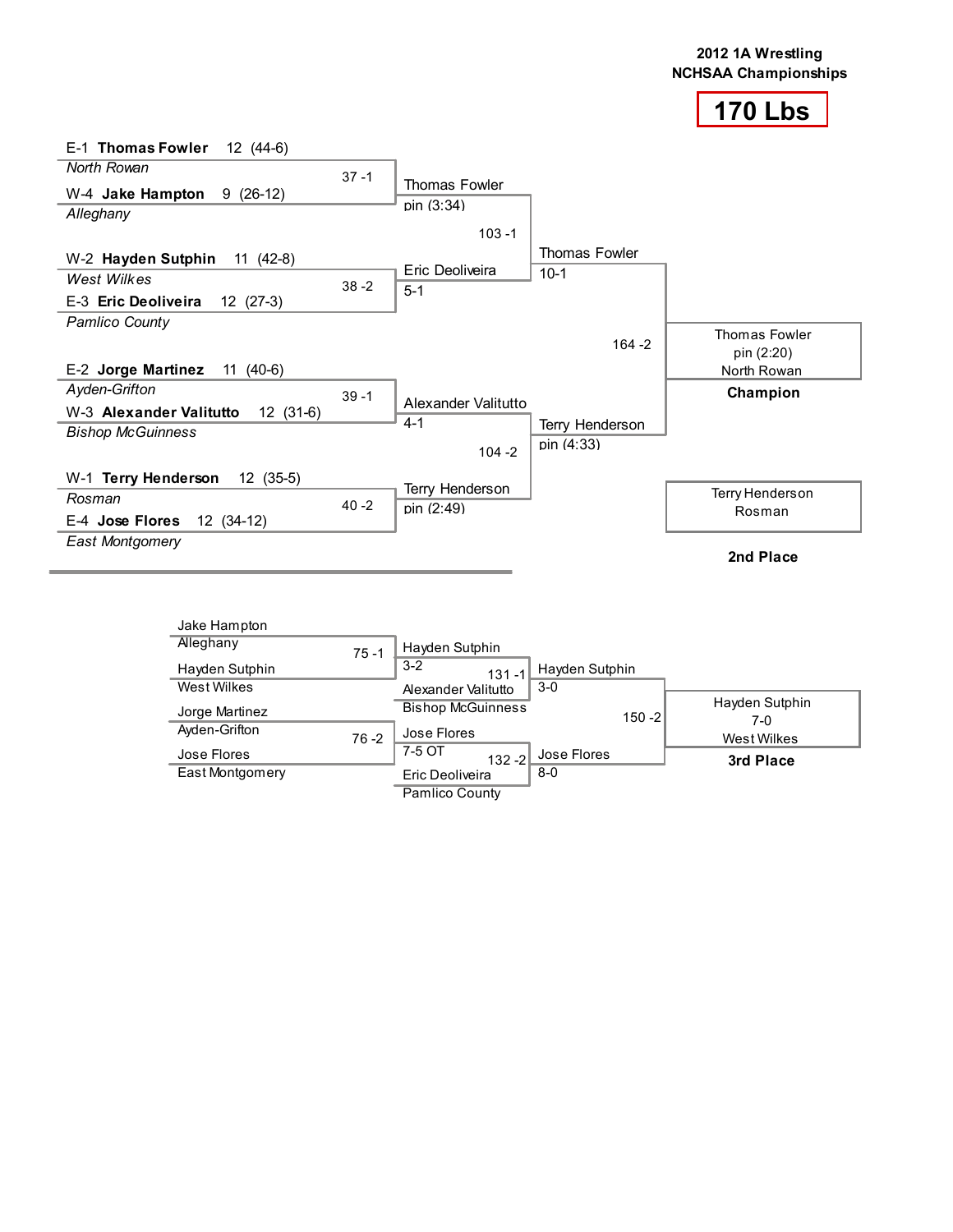

| $12(30-2)$<br>E-1 Carson Joyce    |          |                 |              |                       |
|-----------------------------------|----------|-----------------|--------------|-----------------------|
| Chatham Central                   | $41 - 1$ |                 |              |                       |
| W-4 Adam Harris<br>$12(32-8)$     |          | Carson Joyce    |              |                       |
| Thomas Jefferson                  |          | pin (1:11)      |              |                       |
|                                   |          | $105 - 1$       |              |                       |
| W-2 Samuel Mullenax<br>12 (21-6)  |          |                 | Carson Joyce |                       |
| Rosman                            | $42 - 2$ | Samuel Mullenax | pin (1:14)   |                       |
| E-3 Forrest Stewart<br>$12(51-2)$ |          | $3-2$           |              |                       |
| Princeton                         |          |                 |              |                       |
|                                   |          |                 | $165 - 2$    | Carson Joyce<br>$3-0$ |
| E-2 Kyle Kidd<br>11 (28-6)        |          |                 |              | Chatham Central       |
| North Moore                       | $43 - 1$ |                 |              | Champion              |
| W-3 Tanner Buchanan<br>$10(48-8)$ |          | Kyle Kidd       |              |                       |
| Mitchell                          |          | $11 - 0$        | Kyle Kidd    |                       |
|                                   |          | $106 - 2$       | $3-2$        |                       |
| W-1 Will Bird<br>$12(25-5)$       |          |                 |              |                       |
| Cherokee                          | $44 - 2$ | Diego Martinez  |              | Kyle Kidd             |
| E-4 Diego Martinez<br>$10(40-8)$  |          | pin (3:35)      |              | North Moore           |
| Ayden-Grifton                     |          |                 |              |                       |
|                                   |          |                 |              | 2nd Place             |

| Adam Harris            |          |                         |                 |                             |
|------------------------|----------|-------------------------|-----------------|-----------------------------|
| Thomas Jefferson       | $77 - 1$ | <b>Forrest Stewart</b>  |                 |                             |
| <b>Forrest Stewart</b> |          | $7-0*$<br>$133 - 1$     | Diego Martinez  |                             |
| Princeton              |          | Diego Martinez          | $8 - 2$         |                             |
| Tanner Buchanan        |          | Ayden-Grifton           | $151 - 1$       | Diego Martinez<br>$2 - 1$ * |
| Mitchell               | $78 - 2$ | Will Bird               |                 | Ayden-Grifton               |
| Will Bird              |          | pin (3:59)<br>$134 - 2$ | Samuel Mullenax | 3rd Place                   |
| Cherokee               |          | Samuel Mullenax         | $5-3$           |                             |
|                        |          | Rosman                  |                 |                             |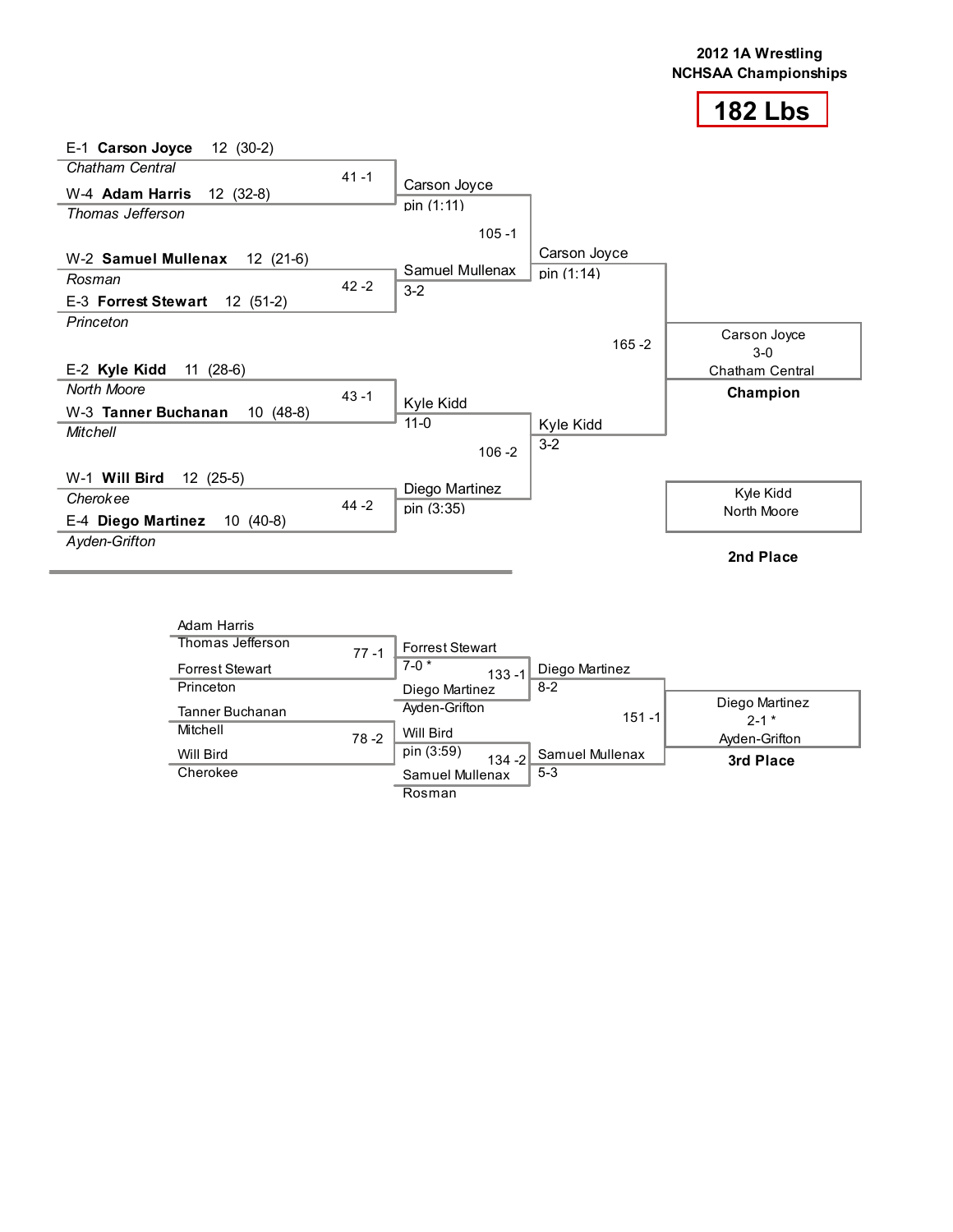

| E-1 Jason Gulotta<br>$12(40-1)$   |          |                           |                                |                    |
|-----------------------------------|----------|---------------------------|--------------------------------|--------------------|
| Central Academy                   | $45 - 1$ |                           |                                |                    |
| $W-4$ Spencer McCoy $9$ (23-6)    |          | Jason Gulotta             |                                |                    |
| Robbinsville                      |          | pin (3:24)                |                                |                    |
|                                   |          | $107 - 1$                 |                                |                    |
| W-2 Jared Turbyfill<br>$12(23-6)$ |          |                           | Jason Gulotta                  |                    |
| <b>Swain County</b>               | $46 - 2$ | Jason Sapp                | pin (1:48)                     |                    |
| E-3 Jason Sapp<br>12 (36-9)       |          | pin (2:52)                |                                |                    |
| Dixon                             |          |                           |                                | Jason Gulotta      |
|                                   |          |                           | $166 - 2$                      | pin (5:22)         |
| E-2 Taylor McGill<br>$12(56-3)$   |          |                           |                                | Central Academy    |
| Rosewood                          | $47 - 1$ |                           |                                | Champion           |
| W-3 Cody Gaskell<br>$11(5-1)$     |          | <b>Taylor McGill</b>      |                                |                    |
| East Surry                        |          | pin (4:32)                | <b>Zack Faircloth</b><br>$7-6$ |                    |
|                                   |          | $108 - 2$                 |                                |                    |
| $11(39-11)$<br>W-1 Zack Faircloth |          |                           |                                |                    |
| East Wilkes                       | $48 - 2$ | Zack Faircloth<br>Forfeit |                                | Zack Faircloth     |
| $10(22-6)$<br>E-4 Rodney Nelson   |          |                           |                                | <b>East Wilkes</b> |
| Ayden-Grifton                     |          |                           |                                |                    |
|                                   |          |                           |                                | 2nd Place          |

| Spencer McCoy   |          |                         |               |                       |
|-----------------|----------|-------------------------|---------------|-----------------------|
| Robbinsville    | $79 - 1$ | Spencer McCoy           |               |                       |
| Jared Turbyfill |          | pin (2:39)<br>$135 - 1$ | Spencer McCoy |                       |
| Swain County    |          | Taylor McGill           | $9 - 2$       |                       |
| Cody Gaskell    |          | Rosewood                | $152 - 1$     | Cody Gaskell<br>$9-3$ |
| East Surry      | $80 - 2$ | Cody Gaskell            |               | East Surry            |
| Rodney Nelson   |          | Forfeit<br>$136 - 2$    | Cody Gaskell  | 3rd Place             |
| Ayden-Grifton   |          | Jason Sapp              | $8 - 5$       |                       |
|                 |          | <b>Dixon</b>            |               |                       |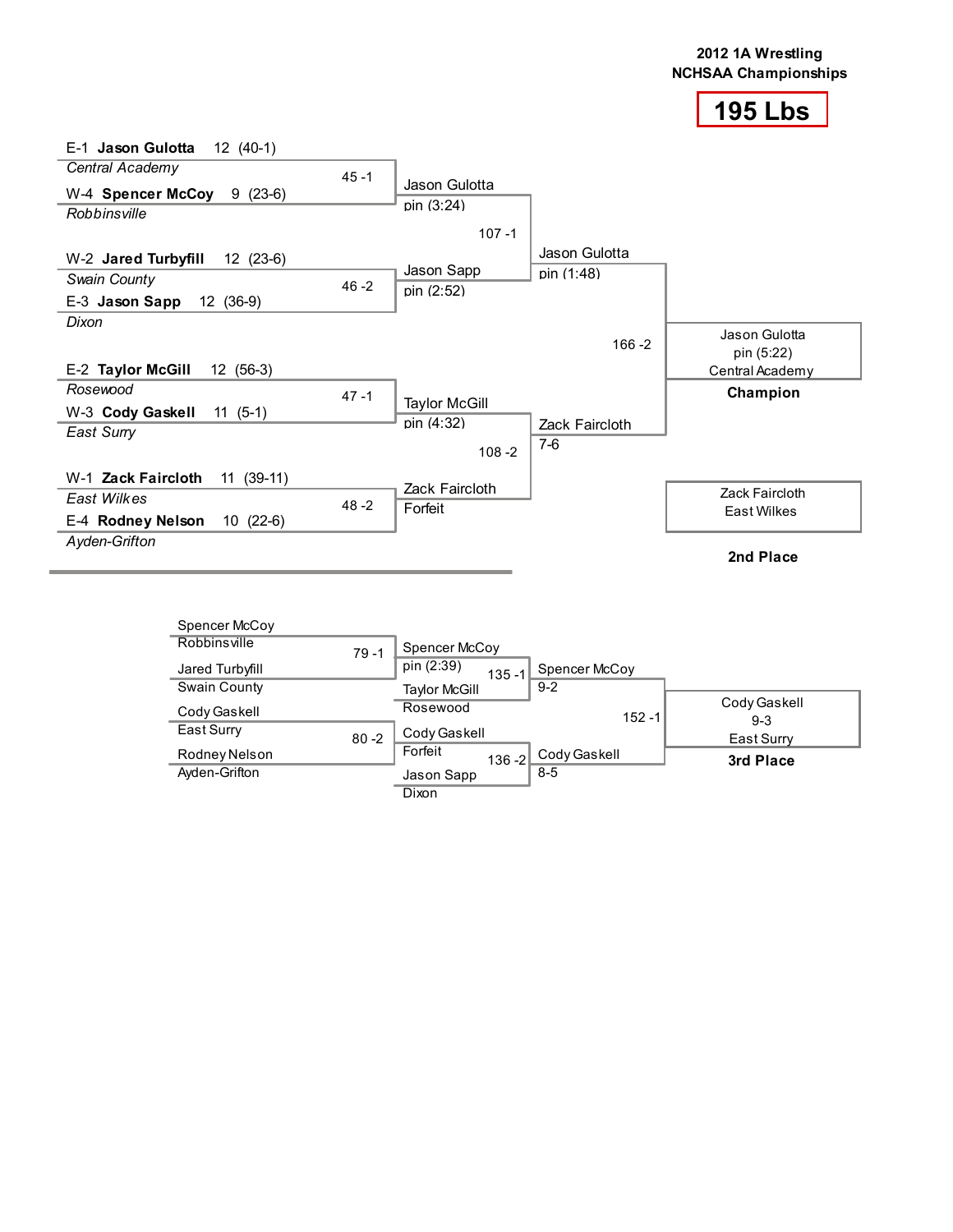

| E-1 Robert Overton<br>12 (34-1)     |          |                             |                          |                 |
|-------------------------------------|----------|-----------------------------|--------------------------|-----------------|
| <b>Red Springs</b>                  | $49 - 1$ |                             |                          |                 |
| $10(34-10)$<br>W-4 Rhett Hoy        |          | <b>Rhett Hoy</b>            |                          |                 |
| Hendersonville                      |          | pin (:29)                   |                          |                 |
|                                     |          | $109 - 1$                   |                          |                 |
| W-2 Dayshawn Blackman<br>12 (16-9)  |          |                             | Rhett Hoy                |                 |
| Mitchell                            | $50 - 2$ | Dayshawn Blackma pin (3:29) |                          |                 |
| E-3 Chris Alex Lopez<br>$11(32-15)$ |          | pin (4:00)                  |                          |                 |
| Ayden-Grifton                       |          |                             |                          | Rhett Hoy       |
|                                     |          |                             | $167 - 2$                | $7-0$           |
| E-2 Quinton Plyler<br>12 (44-7)     |          |                             |                          | Hendersonville  |
| Central Academy                     | $51 - 1$ |                             |                          | Champion        |
| W-3 Adam Gambill<br>12 (32-13)      |          | Quinton Plyler<br>$3-0$     |                          |                 |
| Alleghany                           |          |                             | Quinton Plyler<br>3-1 OT |                 |
|                                     |          | $110 - 2$                   |                          |                 |
| W-1 Greg Upchurch<br>12 (39-2)      |          | Greg Upchurch               |                          |                 |
| East Surry                          | $52 - 2$ | pin (4:32)                  |                          | Quinton Plyler  |
| E-4 Avery Arnold<br>12 (17-8)       |          |                             |                          | Central Academy |
| Dixon                               |          |                             |                          |                 |
|                                     |          |                             |                          | 2nd Place       |

| Robert Overton     |          |                         |                   |                          |
|--------------------|----------|-------------------------|-------------------|--------------------------|
| <b>Red Springs</b> | $81 - 1$ | Robert Overton          |                   |                          |
| Chris Alex Lopez   |          | pin (4:45)<br>$137 - 1$ | Greg Upchurch     |                          |
| Ayden-Grifton      |          | Greg Upchurch           | $15 - 5$          |                          |
| Adam Gambill       |          | East Surry              | $153 - 1$         | Greg Upchurch<br>$3 - 2$ |
| Alleghany          | $82 - 2$ | Adam Gambill            |                   | East Surry               |
| Avery Arnold       |          | pin (3:29)<br>$138 - 2$ | Dayshawn Blackmar | 3rd Place                |
| Dixon              |          | Dayshawn Blackmar 8-2   |                   |                          |
|                    |          | Mitchell                |                   |                          |